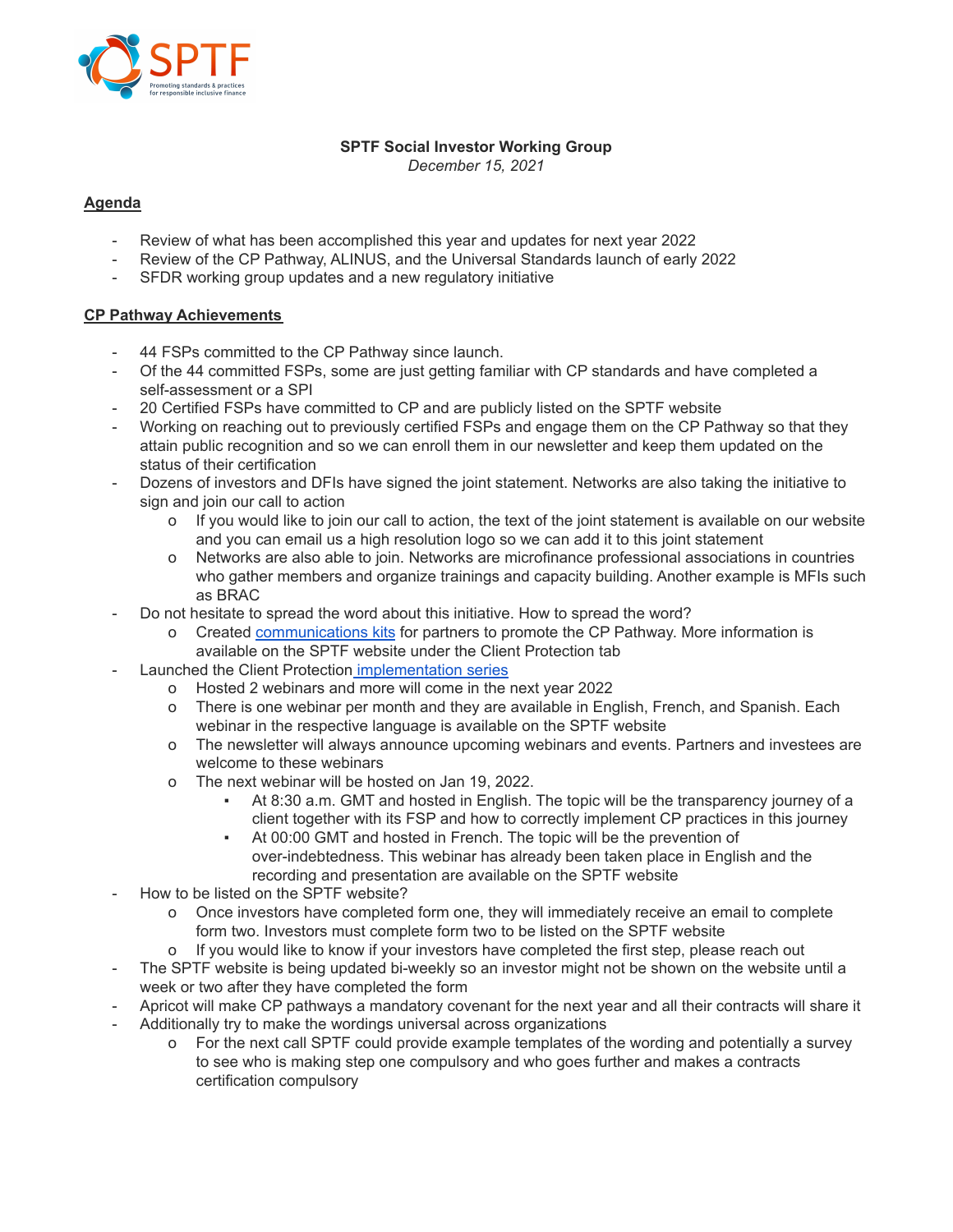

- Push networks to sign a joint statement and have rather the subsidiaries sign up to the pathway individually country by country
	- o This is because practices can vary from country to country and we list FSPs as committed to implement or certify and their assessments/certifications may be very different from one country to the other so that is why the CP pathway is done at the FSP level and if you desire one of your investees to join the CP pathway, it would be best through the joint statement

### **ALINUS Process**

- **-** Final version of questionnaire will be finalized in the next couple of days
- **-** In depth review of the dimension 7 discussed with e-MFP action group Action group to ensure good compliance on the green basic requirements to be checked in due diligence. Environmental experts will also have their input to see what might be missing from the approach that we have selected so far. Revisions will be made where appropriate
- **-** Used the FMO guide on social and environmental management guidance for microfinance institutions
	- **o** Old, but interesting in terms of segmenting risky portfolio and identifying what to check on those specific portfolios
- **-** EBRD, CDC, symbiotic classifications are very concrete on the symbiotic side to conduct some ESG rating and a gross portfolio breakdown
- **-** Propose a more in-depth portfolio segmentation to be at least possible to fill in ALINUS or for the SME work.
	- **o** The risky analysis will be included along with the positive segments such as housing or education
	- **o** This progress will be shared via email very soon
	- **o** The portfolio segmentation will be linked to the work that Cerise is doing with SFDR
	- **o** Analyzing the principle adverse impact framework and template
- **-** For 2021 Cerise will work to create a harmonized collection tool for those principle adverse impacts based on the assumption that the data this year will be collected at the investee level, at the level of the FSP but in parallel working on this portfolio segmentation will help see and understand what type of analysis will be possible at the portfolio level.
- **-** Early next week the next version of ALINUS 3.0 will be released
- **-** Wednesday Jan 12, 2022, the validation of the dimension 7 and the green dimension will be discussed jointly with the EMFP action group and some of the environmental experts
- **-** The next Social Investors Group meeting will be Jan 19, 2022, and take this opportunity to validate ALINUS 3.0
- **-** SPI, envisioning a modular platform with an ESG module, ALINUS module, SPI 5 module, SPI 5+ module with all the indicators from the new standards including the full CP Pathway
- **-** CP Pathway will be implemented as a subset of the entry indicators as the commitment to implement in parallel with ALINUS and potentially the CP full assessment to get prepared for the certification
- **-** Received sponsorship to finalize SPI

## **SFDR**

- Two calls in November and the group is working on coordinating and organizing the data generation capacities for reporting
- Discussions are still occurring with the joint impact model which had presented an updated model of the project – the DFI initiative and impact initiative
- Very active group with a lot of investor participation increasing demand for participation
	- o Demonstrates that these initiatives are sector wide
	- o Deutsche Bank and DWS want to join in this conversation